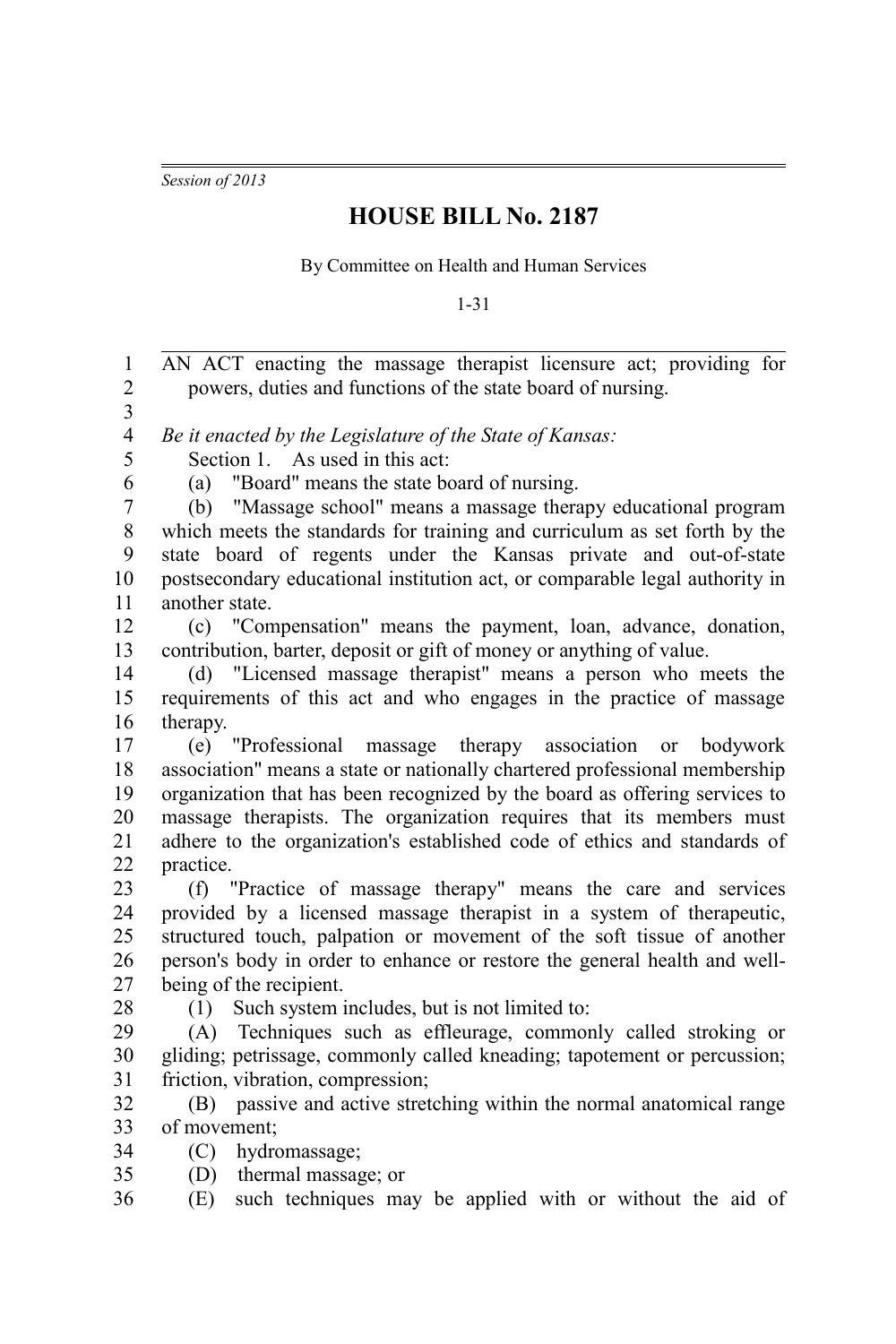HB 2187 2

- lubricants, salt or herbal preparations, water, heat or a massage device that mimics or enhances the actions possible by human hands. 1 2
- (2) "Massage" or "massage therapy" does not include: 3
- (A) Medical or nursing diagnosis of injury, illness or disease; 4
- (B) therapeutic exercise; 5
- (C) chiropractic joint adjustment; 6
	- (D) physical therapy joint mobilization or manipulation;
	- (E) electrical stimulation or application of ultrasound; or
		- (F) dispensing or issuing prescriptions or pharmaceutical agents.
	- (g) "Massage therapy services" include, but are not limited to:

(1) Development, implementation and modification of a massage therapy treatment plan that addresses client soft tissue manifestations, needs and concerns, including identifying indications, contraindications and precautions of massage therapy within the scope of the act; 11 12 13 14

(2) obtaining informed consent regarding the risks and benefits of the massage therapy treatment plan and application and modification of the massage therapy treatment plan as needed; 15 16 17

(3) using effective interpersonal communication in the professional relationship; 18 19

(4) utilizing an ethical decision making process that conforms to the ethical standards of the profession, as set forth in this act and in rules and regulations; 20 21 22

(5) establishing and maintaining a practice environment that provides for the client's health, safety and comfort; or 23 24

(6) establishing and maintaining client records, professional records and business records in compliance with standards of professional conduct as required by rules and regulations. 25 26 27

Sec. 2. (a) Upon application to the board and the payment of the required fees, an applicant for a license as a massage therapist may be licensed as a massage therapist if the applicant meets all the requirements of this act and provides documentation acceptable to the board that the applicant: 28 29 30 31 32

(1) Has obtained a high school diploma or equivalent; (2) is 18 years of age or older;

- 33 34
- 35

(3) has no other disqualifying conduct as defined by the board;

(4) has successfully completed an approved course of instruction consisting of at least 500 in-classroom hours of supervised instruction, including massage therapy technique and theory, contraindications, ethics, sanitation, hygiene, business training, anatomy, physiology and pathology; and 36 37 38 39 40

(5) has successfully passed a nationally recognized competency examination in massage that meets acceptable psychometric principles, is statistically validated through a job-task analysis under current standards 41 42 43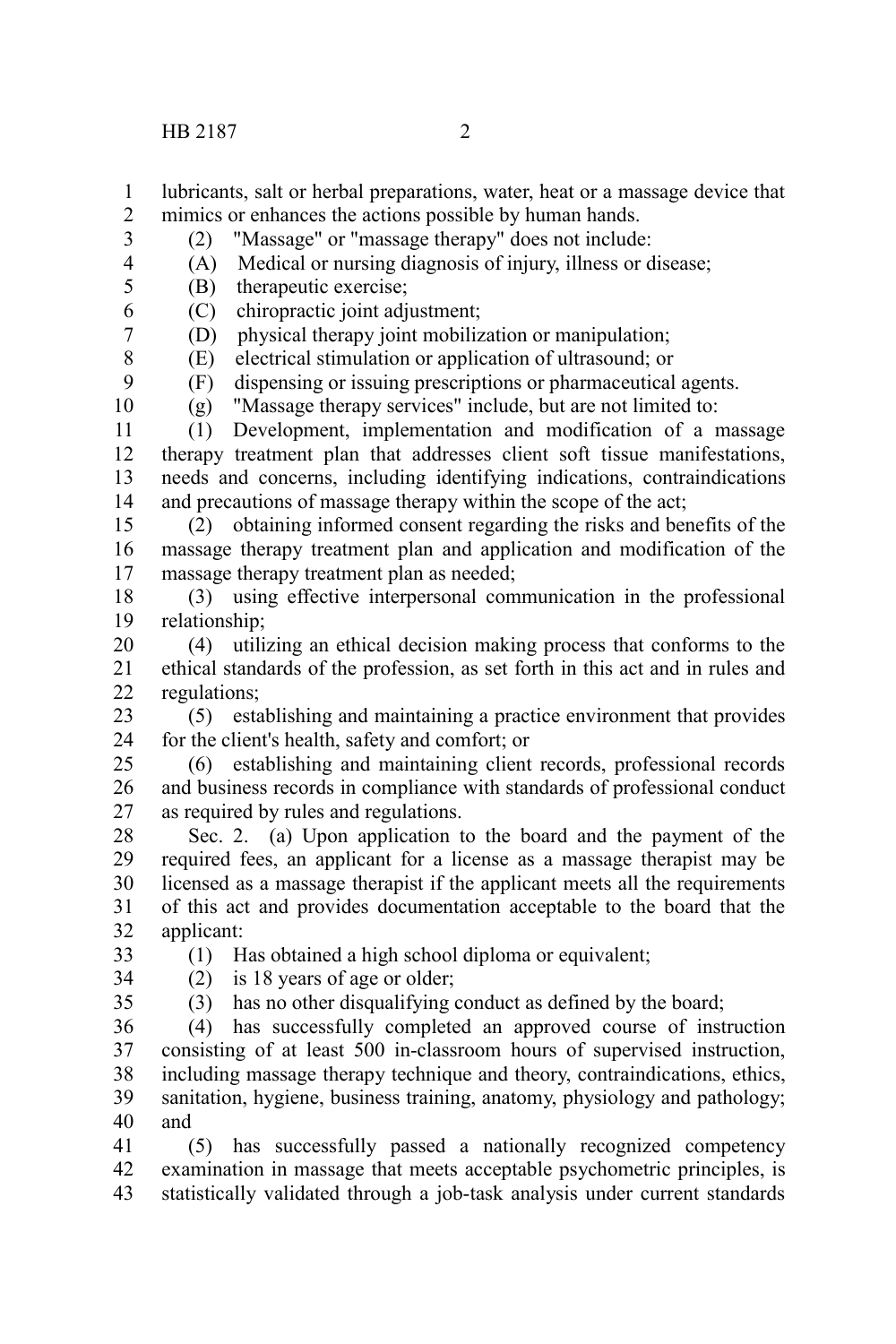for educational and professional testing and has been approved by the board. The passage of this exam may have occurred prior to the effective 1 2

date of this act. 3

Sec. 3. Prior to July 1, 2014, the board may issue a license as a massage therapist to any individual who meets the requirements of subsection (a) $(1)$ , (2) and (3) of section 2, and amendments thereto, and one of the following requirements verified to the board by affidavit: 4 5 6 7

(a) The individual has completed a minimum 500 hours of instruction relating to massage therapy at a massage school or comparable legal authority in another state verified to the board by affidavit; 8 9 10

(b) the individual has completed at least 300 hours of training in massage therapy during the three years prior to the date of application; 11 12

(c) the individual has practiced for at least five years prior to the date of application; 13 14

(d) the individual has been an active member in good standing as a massage or bodywork therapist for a period of at least 12 months, of a professional massage or bodywork therapy association. Such membership may have been any time prior to the effective date of this act; or 15 16 17 18

(e) the individual has successfully passed an examination meeting the requirements of subsection (a)(5) of section 2, and amendments thereto, or passage of a nationally recognized certification examination. The passage of these examinations may have occurred prior to the effective date of this section. 19 20 21 22 23

Sec. 4. (a) The board may issue a license to practice massage therapy as a licensed massage therapist to an applicant who has been duly licensed as a massage therapist by examination under the laws of another state or territory if, in the opinion of the board, the applicant meets the qualifications required of a licensed professional in this state. Verification of the applicant's licensure status shall be required from the original state of licensure. 24 25 26 27 28 29 30

(b) The board may issue a temporary permit to practice massage therapy as a licensed massage therapist for a period not to exceed 120 days. A temporary permit for 120 days may be issued to an applicant for licensure as a licensed massage therapist who is a graduate of a massage school in a foreign country after verification of licensure in that foreign country and approval of educational credentials. 31 32 33 34 35 36

Sec. 5. (a) Nothing in this act shall be construed to restrict any person licensed or regulated by the state of Kansas from engaging in the profession or practice for which they are licensed or regulated including, but not limited to, acupuncture, athletic training, barbering, chiropractic, cosmetology, dentistry, electrology, esthetics, manicuring, medicine, naturopathic medicine, nursing, occupational therapy, osteopathy, physical therapy, podiatry, professional counseling, psychology, social work or 37 38 39 40 41 42 43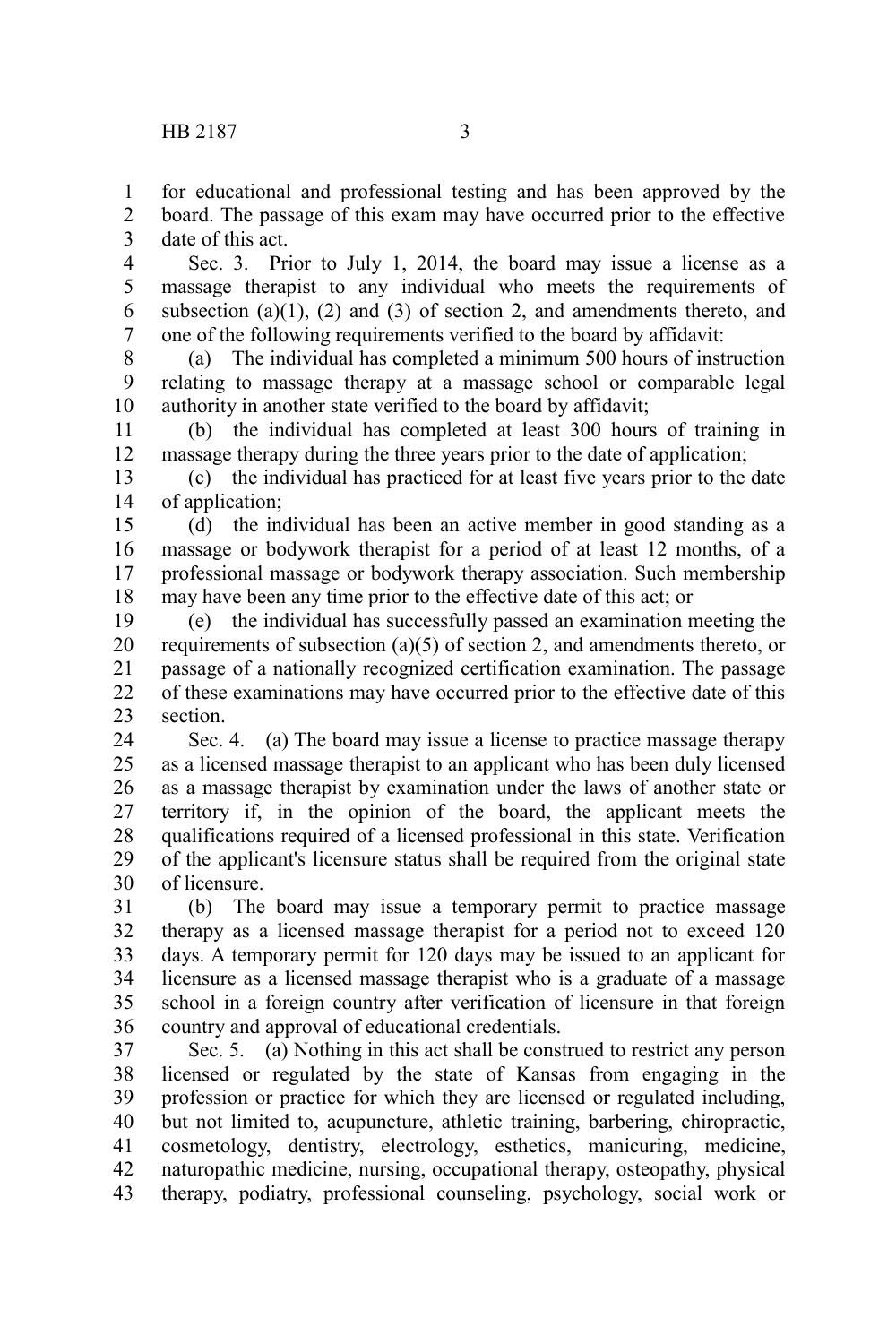veterinary medicine or any other licensed or regulated profession by the state of Kansas. 1  $\mathcal{L}$ 

3

(b) Nothing in this act shall prohibit:

(1) The practice of massage therapy by a person employed by the government of the United States while the person is engaged in the performance of duties prescribed by the laws and regulations of the United States: 4 5 6 7

(2) the practice of massage therapy by persons duly licensed, registered, or certified in another state, territory, the District of Columbia, or a foreign country when incidentally called into this state to teach a course related to massage therapy or to consult with a person licensed under this act; 8 9 10 11 12

(3) students currently enrolled in a massage school while completing a clinical requirement or supervised massage therapy fieldwork experience for graduation performed under the supervision of a person licensed under this act, provided the student does not hold oneself out as a licensed massage therapist and does not receive compensation for services performed; 13 14 15 16 17 18

(4) any person performing massage therapy services in the state, if those services are performed without compensation and are performed in cooperation with a charitable organization or as part of an emergency response team working in conjunction with disaster relief officials; 19 20 21 22

(5) the practice, conduct and activities or services of a person who is employed by a non-resident performance team, entertainer, or a professional athletic team to the extent that such services or activities are provided solely to the team or entertainer in the state for not more than 30 days. Such persons may not offer, hold out, or claim to be licensed massage therapists, or offer massage therapy; 23 24 25 26 27 28

(6) persons giving massage to members of such person's immediate or extended family without compensation; 29 30

(7) persons who restrict their manipulation of the soft tissues of the human body to the hands, feet or ears and do not hold themselves out to be massage therapists; 31 32 33

34

(8) members of any church practicing their religious tenants;

(9) the practice of any person in this state who uses touch, words and directed movement to deepen awareness of existing patterns of movement in the body as well as to suggest new possibilities of movement while engaged within the scope of practice of a profession provided that their services are not designated or implied to be massage or massage therapy. Such practices include, but are not limited to, the Feldenkrais method of somatic education, the Trager approach to movement education, and bodymind centering; 35 36 37 38 39 40 41 42

(10) the practice of any person in this state who uses touch to affect 43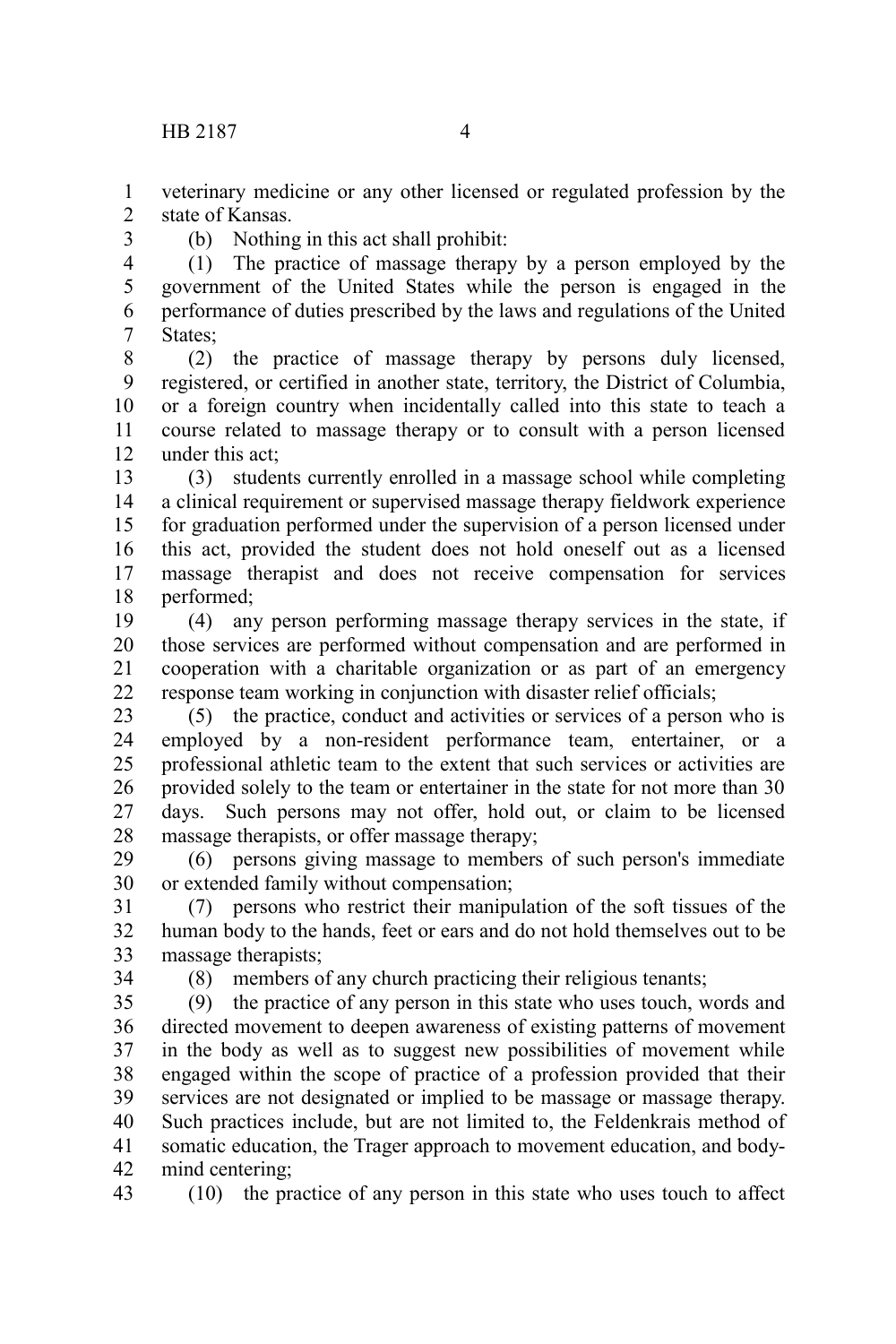the energy systems, acupoints or qi meridians (channels of energy) of the 1

human body while engaged within the scope of practice of a profession, provided that their services are not designated or implied to be massage or massage therapy. Such practices include, but are not limited to, polarity, polarity therapy, polarity bodywork therapy, Asian bodywork therapy, acupressure, jin shin do, qi gong, reiki and shiatsu; or 2 3 4 5 6

(11) persons engaged in the profession of structural integration, restoring postural balance and functional ease by integrating the body in gravity based on a system of fascial manipulation and awareness, provided their services are not designated or implied to be massage or massage therapy. Such practices include, but are not limited to, rolfing structural integration, the guild for structural integration and Hellerwork. 7 8 9 10 11 12

Sec. 6. (a) A person licensed under this act as a massage therapist shall: 13 14

(1) Use the letters "LMT" to identify themselves to patients or the public; and 15 16

(2) be authorized to use the words including "massage therapist," "massagist," "massotherapist," "myotherapist," "body therapist," "massage technician," "massage practitioner," "masseur," "masseuse" or any derivation of those terms that implies this practice to indicate that such person is a massage therapist licensed under the act. 17 18 19 20 21

(b) On and after September 1, 2015, it shall be unlawful for any person who is not licensed under this act as a massage therapist or whose license has been suspended, revoked or lapsed to promote oneself to the public in any manner as a licensed massage therapist or to engage in the practice of massage therapy. A violation of this subsection (b) shall constitute a class B person misdemeanor. 22 23 24 25 26 27

(c) No statute granting authority to persons licensed or registered by the state board of nursing shall be construed to confer authority upon a massage therapist to engage in any activity not conferred by this act. 28 29 30

Sec. 7. (a) An advisory committee of two board members and five nonboard members shall be established by the board to advise and assist the board in implementing this act as determined by the board. The advisory committee shall meet at least annually. Members of the advisory committee shall receive amounts provided for in subsection (e) of K.S.A. 75-3223, and amendments thereto, for each day of actual attendance at any meeting of the advisory committee or any subcommittee meeting of the advisory committee authorized by the board. 31 32 33 34 35 36 37 38

(b) The two board members shall be appointed by the state board of nursing. The five nonboard members of the massage therapy advisory committee shall be appointed by the state board of nursing, shall be massage therapists and shall be citizens and residents of the state. No more than one member may be an owner of a massage school. The members of 39 40 41 42 43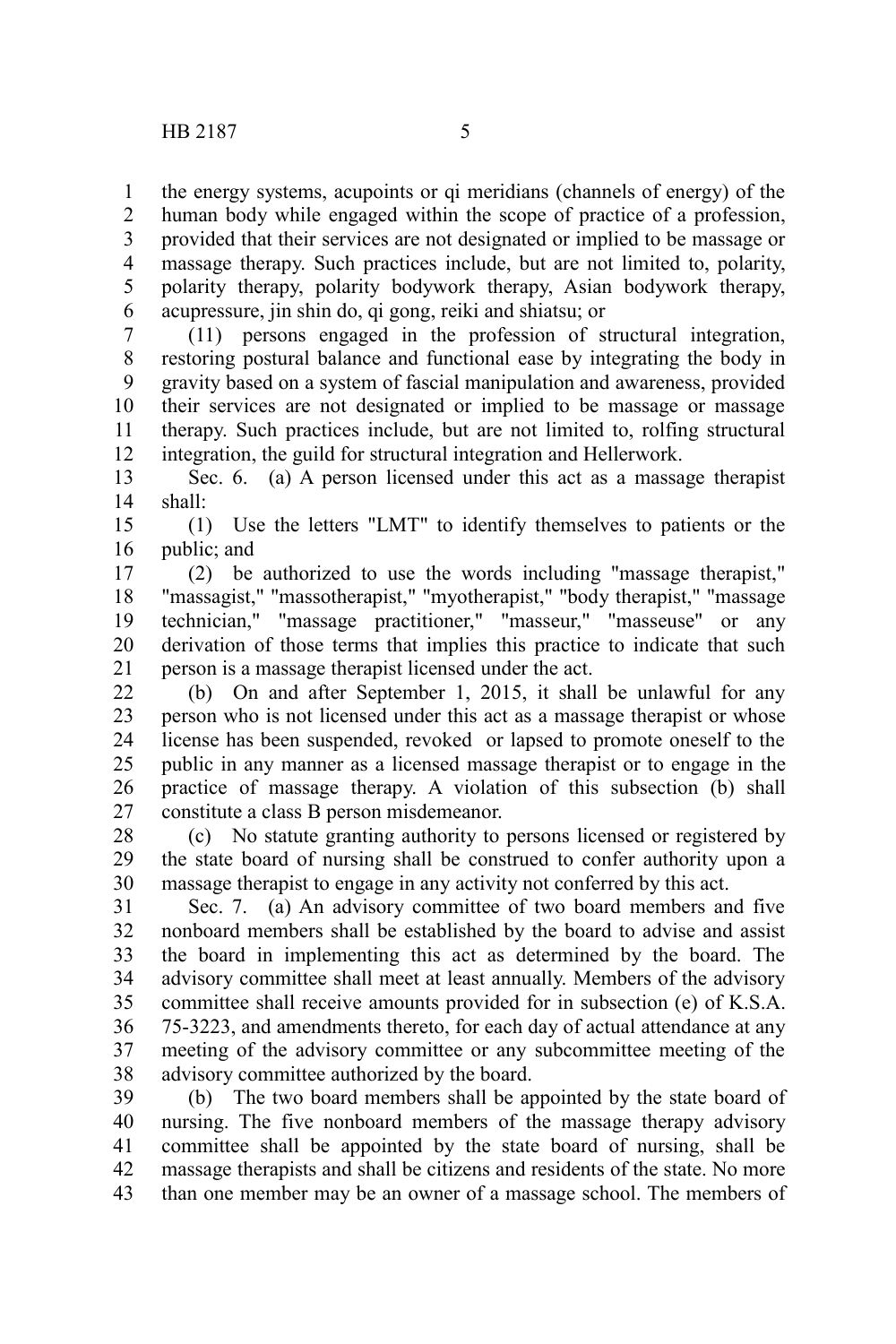the committee shall be appointed for terms of two years and shall serve at the pleasure of the state board of nursing. 1 2

Sec. 8. (a) The board shall biannually charge and collect in advance fees provided for in this act as fixed by the board by rules and regulations, subject to the following limitations: 3 4 5

| 6      |                                                                                                                                                                                                                                                                                                                                                                                                              |  |
|--------|--------------------------------------------------------------------------------------------------------------------------------------------------------------------------------------------------------------------------------------------------------------------------------------------------------------------------------------------------------------------------------------------------------------|--|
| 7      |                                                                                                                                                                                                                                                                                                                                                                                                              |  |
| 8      |                                                                                                                                                                                                                                                                                                                                                                                                              |  |
| - 9    | License late renewal additional fee, not more than\$75                                                                                                                                                                                                                                                                                                                                                       |  |
| 10     |                                                                                                                                                                                                                                                                                                                                                                                                              |  |
| 11     |                                                                                                                                                                                                                                                                                                                                                                                                              |  |
| 12     |                                                                                                                                                                                                                                                                                                                                                                                                              |  |
| $\sim$ | $\mathcal{A} \times \mathcal{A}$ and $\mathcal{A} \times \mathcal{A}$ and $\mathcal{A} \times \mathcal{A}$ and $\mathcal{A} \times \mathcal{A}$ and $\mathcal{A} \times \mathcal{A}$ and $\mathcal{A} \times \mathcal{A}$ and $\mathcal{A} \times \mathcal{A}$ and $\mathcal{A} \times \mathcal{A}$ and $\mathcal{A} \times \mathcal{A}$ and $\mathcal{A} \times \mathcal{A}$ and $\mathcal{A} \times \math$ |  |

(b) The board may require that fees paid for any examination under the Kansas licsensed massage therapist act be paid directly to the examination service by the person taking the examination. 13 14 15

(c) The board shall accept for payment of fees under this section personal checks, certified checks, cashier's checks, money orders or credit cards. The board may designate other methods of payment, but shall not refuse payment in the form of a personal check. The board may impose additional fees and recover any costs incurred by reason of payments made by personal checks with insufficient funds and payments made by credit cards. 16 17 18 19 20 21  $22$ 

Sec. 9. (a) All licenses issued under the provisions of this act, whether initial or renewal, shall expire every two years. The expiration date shall be established by the rules and regulations of the board. The board shall send a notice for renewal of license to every massage therapist at least 60 days prior to the expiration date of such person's license. Every person so licensed who desires to renew such license shall file with the board, on or before the date of expiration of such license, a renewal application together with the prescribed biennial renewal fee. Every licensee who is no longer engaged in the active practice of massage therapy may so state by affidavit and submit such affidavit with the renewal application. An inactive license may be requested along with payment of a fee which shall be fixed by rules and regulations of the board. Except for the first renewal for a license that expires within 30 months following licensure examination or for renewal of a license that expires within the first nine months following licensure by reinstatement or endorsement, every licensee with an active massage therapy license shall submit with the renewal application evidence of satisfactory completion of a program of continuing massage therapy education required by the board. The board by duly adopted rules and regulations shall establish the requirements for such program of continuing massage therapy education. The board shall require as a condition for renewal of a license completion of no more than 23 24 25 26 27 28 29 30 31 32 33 34 35 36 37 38 39 40 41 42 43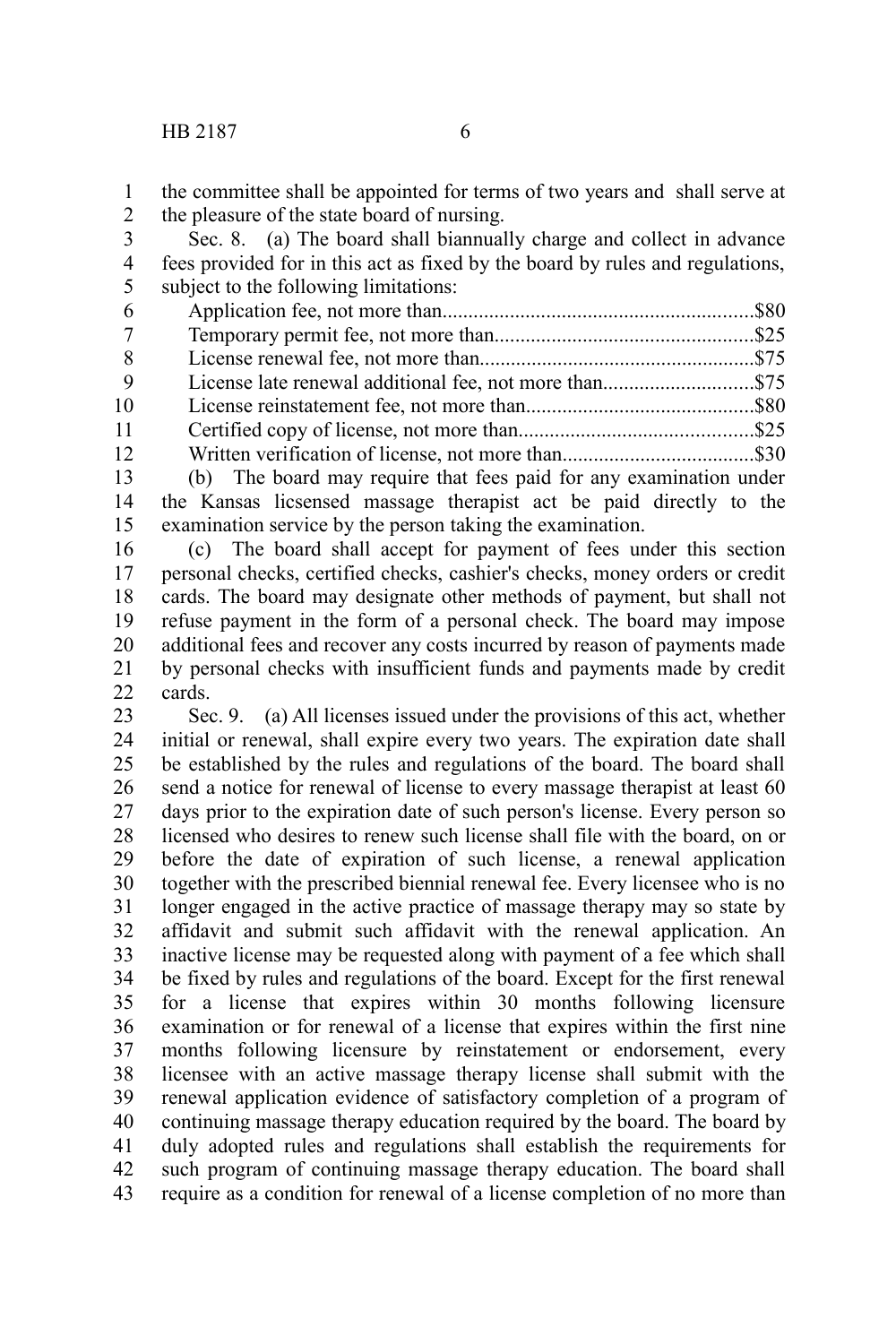12 hours biennially of continuing education approved by the board. Upon receipt of such application, payment of fee, upon receipt of the evidence of satisfactory completion of the required program of continuing massage therapy education and upon being satisfied that the applicant meets the requirements set forth by law in effect at the time of initial licensure of the applicant, the board shall verify the accuracy of the application and grant a renewal license. 1 2 3 4 5 6 7

(b) Any person who fails to secure a renewal license within the time specified herein may secure a reinstatement of such lapsed license by making verified application therefor on a form provided by the board, by rules and regulations, and upon furnishing proof that the applicant is competent and qualified to act as a massage therapist and by satisfying all of the requirements for reinstatement including payment to the board of a reinstatement fee as established by the board. A reinstatement application for licensure will be held awaiting completion of such documentation as may be required, but such application shall not be held for a period of time in excess of that specified in rules and regulations. 8 9 10 11 12 13 14 15 16 17

18 19 (c) (1) Each licensee shall notify the board in writing of:

(A) A change in name or address within 30 days of the change; or

(B) a conviction of any felony or misdemeanor, that is specified in rules and regulations adopted by the board, within 30 days from the date the conviction becomes final. 20 21 22

(2) As used in this subsection, "conviction" means a final conviction without regard to whether the sentence was suspended or probation granted after such conviction. Also, for the purposes of this subsection, a forfeiture of bail, bond or collateral deposited to secure a defendant's appearance in court, which forfeiture has not been vacated, shall be equivalent to a conviction. Failure to so notify the board shall not constitute a defense in an action relating to failure to renew a license, nor shall it constitute a defense in any other proceeding. 23 24 25 26 27 28 29 30

(d) (1) The board of nursing may require an original applicant for licensure as a massage therapist to be fingerprinted and submit to a state and national criminal history record check. The fingerprints shall be used to identify the applicant and to determine whether the applicant has a record of criminal history in this state or other jurisdictions. The board of nursing is authorized to submit the fingerprints to the Kansas bureau of investigation and the federal bureau of investigation for a state and national criminal history record check. The board of nursing may use the information obtained from fingerprinting and the applicant's criminal history for purposes of verifying the identification of any applicant and in the official determination of character and fitness of the applicant for any licensure to practice massage therapy in this state. 31 32 33 34 35 36 37 38 39 40 41 42

(2) Local and state law enforcement officers and agencies shall assist 43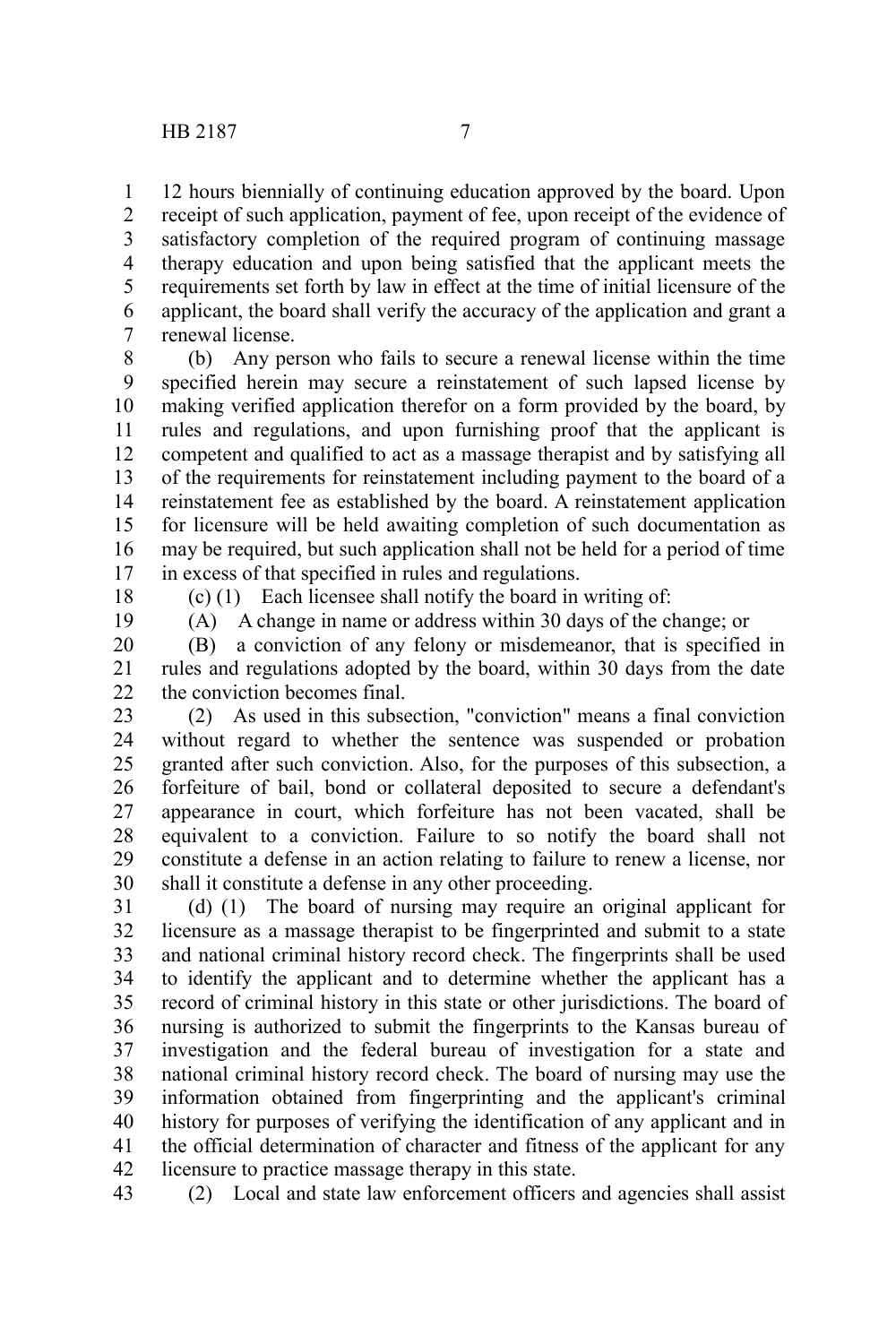the board of nursing in the taking and processing of fingerprints of applicants to practice massage therapy in this state and shall release all records of adult convictions and non-convictions and adult convictions or adjudications of another state or country to the board of nursing. 1 2 3 4

(3) The board shall fix a fee for fingerprinting of applicants or licensees, or both, as may be required by the board in an amount necessary to reimburse the board for the cost of the fingerprinting. Fees collected under this subsection shall be deposited in the criminal background and fingerprinting fund. 5 6 7 8 9

(e) There is hereby created in the state treasury the criminal background and fingerprinting fund. All moneys credited to the fund shall be used to pay the Kansas bureau of investigation for the processing of fingerprints and criminal history background checks for the board of nursing. The fund shall be administered by the board of nursing. All expenditures from the fund shall be made in accordance with appropriation acts upon warrants of the director of accounts and reports issued pursuant to vouchers approved by the president of the board or a person designated by the president. 10 11 12 13 14 15 16 17 18

Sec. 10. (a) The board may deny, suspend, revoke or limit a license or the licensee may be publicly or privately censured where the licensee or applicant for licensure has been guilty of unprofessional conduct which has endangered or is likely to endanger the health, welfare or safety of the public. Unprofessional conduct includes: 19 20 21 22 23

(1) Obtaining a license by means of fraud, misrepresentation or concealment of material facts; 24 25

(2) being guilty of unprofessional conduct as defined by rules and regulations adopted by the board; 26 27

(3) to have been guilty of a felony unless the applicant or licensee establishes sufficient rehabilitation to warrant the public trust; 28 29

(4) to have been guilty of a felony or to have been guilty of a misdemeanor involving an illegal drug offense unless the applicant or licensee establishes sufficient rehabilitation to warrant the public trust, except that notwithstanding K.S.A. 74-120, and amendments thereto, no license or authorization to practice massage as a licensed massage therapist shall be granted to a person with a felony conviction for a crime against persons as specified in article 34 of chapter 21 of the Kansas Statutes Annotated, prior to their repeal, or article 54 of chapter 21 of the Kansas Statutes annotated, or K.S.A. 2012 Supp. 21-6104, 21-6325, 21- 6326 or 21-6418, and amendments thereto; 30 31 32 33 34 35 36 37 38 39

(5) to be guilty of unprofessional conduct as defined by rules and regulations of the board; 40 41

(6) to have willfully or repeatedly violated the provisions of the Kansas massage therapy licensure act or any rules and regulations adopted 42 43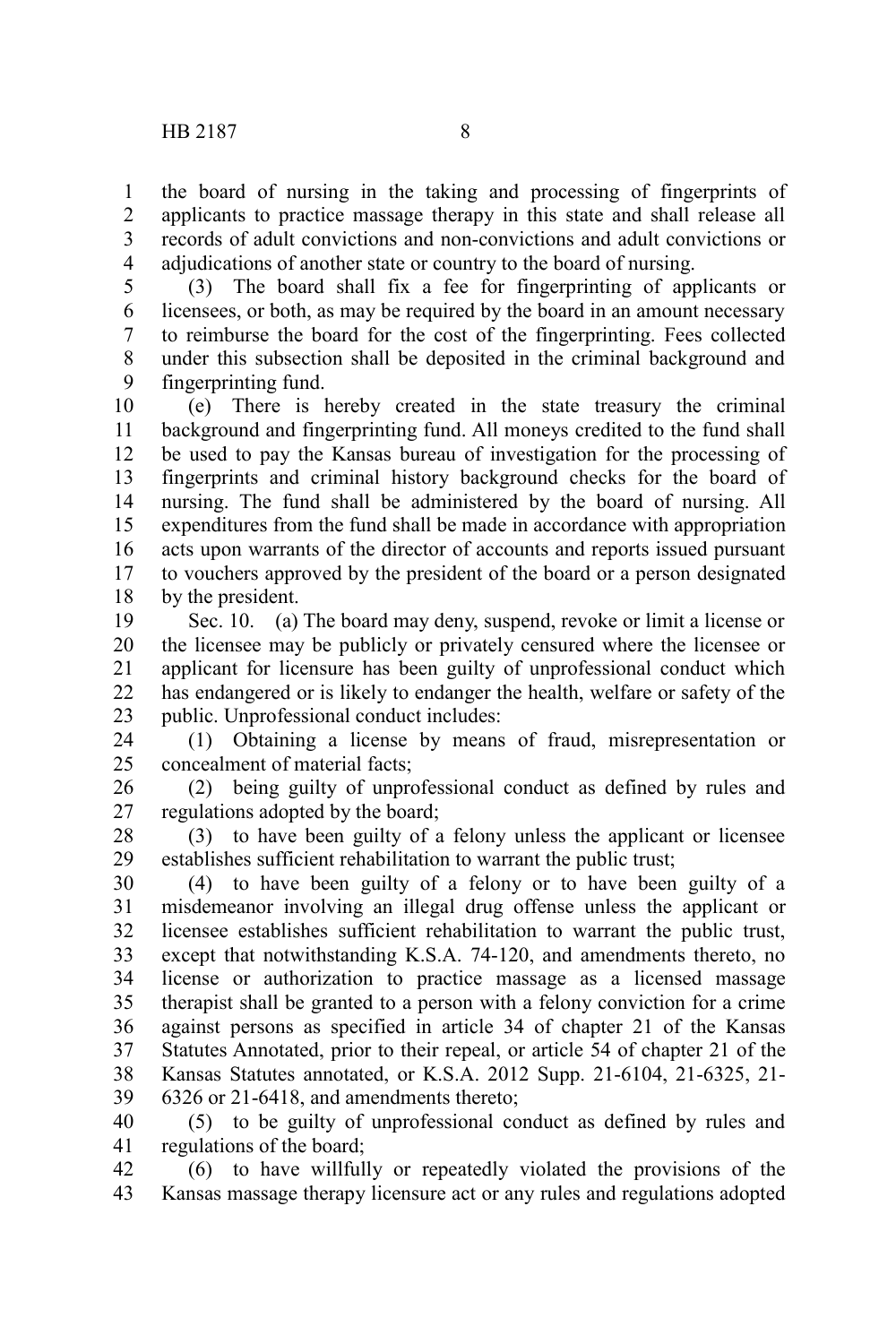pursuant to that act,;

(7) to have a license to practice massage therapy as a licensed massage therapist denied, revoked, limited or suspended, or to be publicly or privately censured, by a licensing authority of another state, agency of the United States government, territory of the United States or country or to have other disciplinary action taken against the applicant or licensee by a licensing authority of another state, agency of the United States government, territory of the United States or country. A certified copy of the record or order of public or private censure, denial, suspension, limitation, revocation or other disciplinary action of the licensing authority of another state, agency of the United States government, territory of the United States or country shall constitute prima facie evidence of such a fact for purposes of this paragraph; 2 3 4 5 6 7 8 9 10 11 12 13

14

1

(8) violating any lawful order or rule and regulation of the board; and

15

(9) violating any provision of this act.

(b) Upon filing of a sworn complaint with the board charging a person with having been guilty of any of the unlawful practices specified in subsection (a), two or more members of the board shall investigate the charges, or the board may designate and authorize an employee or employees of the board to conduct an investigation. After investigation, the board may institute charges. If an investigation, in the opinion of the board, reveals reasonable grounds for believing the applicant or licensee is guilty of the charges, the board shall fix a time and place for proceedings, which shall be conducted in accordance with the provisions of the Kansas administrative procedure act. 16 17 18 19 20 21 22 23 24 25

(c) No person shall be excused from testifying in any proceedings before the board under this act or in any civil proceedings under this act before a court of competent jurisdiction on the ground that such testimony may incriminate the person testifying, but such testimony shall not be used against the person for the prosecution of any crime under the laws of this state except the crime of perjury as defined in K.S.A. 2012 Supp. 21-5903, and amendments thereto. 26 27 28 29 30 31 32

(d) If final agency action of the board in a proceeding under this section is adverse to the applicant or licensee, the costs of the board's proceedings shall be charged to the applicant or licensee as in ordinary civil actions in the district court, but if the board is the unsuccessful party, the costs shall be paid by the board. Witness fees and costs may be taxed by the board according to the statutes relating to procedure in the district court. All costs accrued by the board, when it is the successful party, and which the attorney general certifies cannot be collected from the applicant or licensee shall be paid from the board of nursing fee fund. All moneys collected following board proceedings shall be credited in full to the board of nursing fee fund. 33 34 35 36 37 38 39 40 41 42 43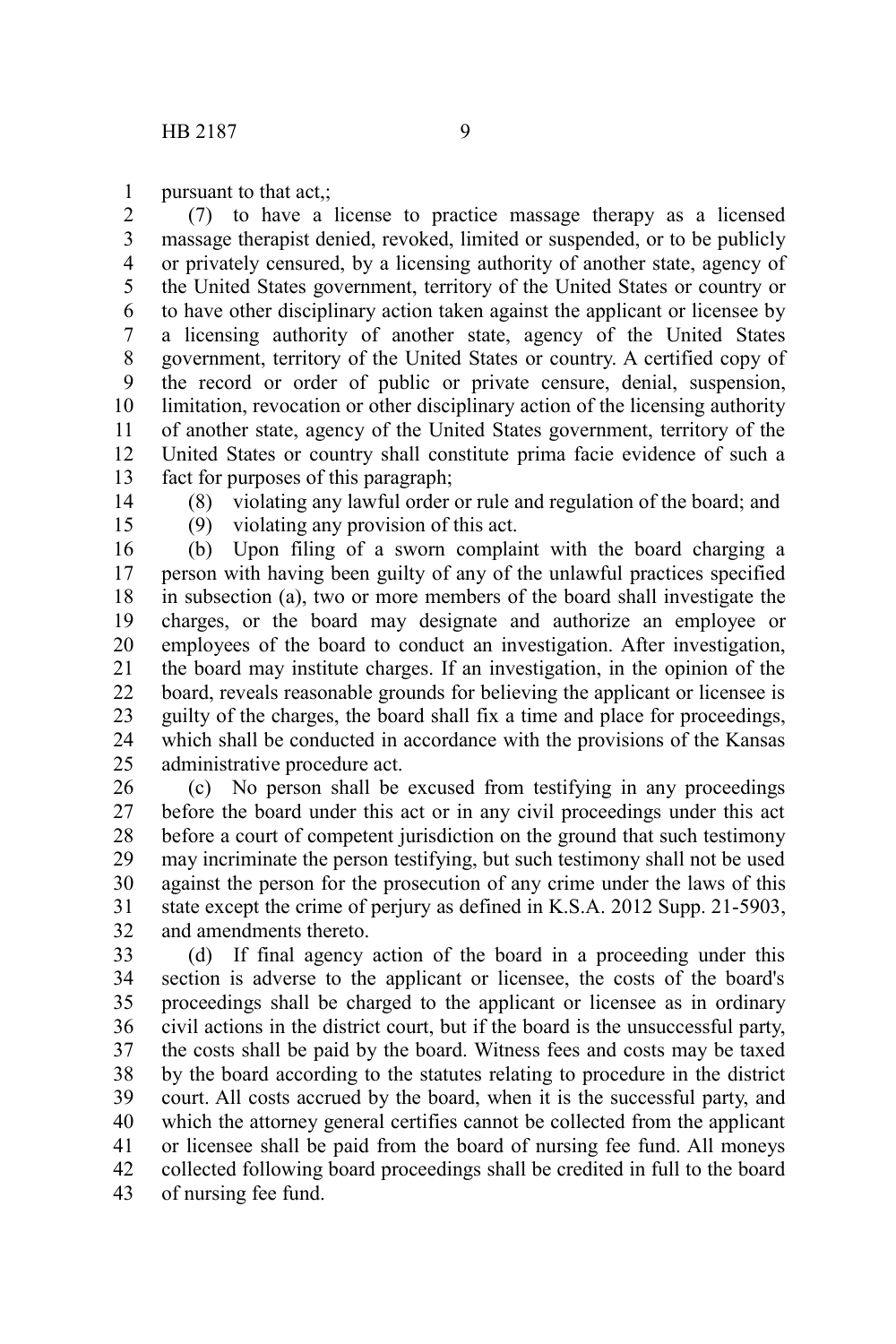(e) Such denial, suspension, revocation or limitation of a license or public or private censure of a licensee may be ordered by the board after notice and hearing on the matter in accordance with the provisions of the Kansas administrative procedure act. Upon the end of the period no less than two years for the revocation of a license, application may be made to the board for reinstatement. The board shall have discretion to accept or reject an application for reinstatement and may hold a hearing to consider such reinstatement. An application for reinstatement of a revoked license shall be accompanied by the license reinstatement fee established under section 8, and amendments thereto. 1 2 3 4 5 6 7 8 9 10

(f) The board, in addition to any other penalty prescribed in subsection (a), may assess a civil fine, after proper notice and an opportunity to be heard, against a licensee for unprofessional conduct in an amount not to exceed \$1,000 for the first violation, \$2,000 for the second violation and \$3,000 for the third violation and for each subsequent violation. All fines assessed and collected under this section shall be remitted to the state treasurer in accordance with the provisions of K.S.A. 75-4215, and amendments thereto. Upon receipt of each such remittance, the state treasurer shall deposit the entire amount in the state treasury to the credit of the state general fund. 11 12 13 14 15 16 17 18 19 20

(g) The board upon request shall receive from the Kansas bureau of investigation such criminal history record information relating to arrests and criminal convictions as necessary for the purpose of determining initial and continuing qualifications of licensees of and applicants for licensure by the board. 21 22 23 24 25

Sec. 11. The board shall remit all moneys received by or for it from fees, charges or penalties to the state treasurer in accordance with the provisions of K.S.A. 75-4215, and amendments thereto. Upon receipt of each such remittance, the state treasurer shall deposit the entire amount in the state treasury. Ten percent of each such deposit shall be credited to the state general fund and the balance shall be credited to the nursing fee fund. All expenditures from such fund shall be made in accordance with appropriation acts upon warrants of the director of accounts and reports issued pursuant to vouchers approved by the president of the board or by a person designated by the president of the board. 26 27 28 29 30 31 32 33 34 35

Sec. 12. On and after July 1, 2015, a local unit of government shall not establish or maintain professional licensing requirements for a massage therapist licensed under this act. Nothing in this act shall affect local zoning requirements. 36 37 38 39

Sec. 13. (a) When it appears to the board that any person is violating any of the provisions of this act, the board may bring an action in the name of the state of Kansas in a court of competent jurisdiction for an injunction against such violation without regard to whether proceedings have been or 40 41 42 43